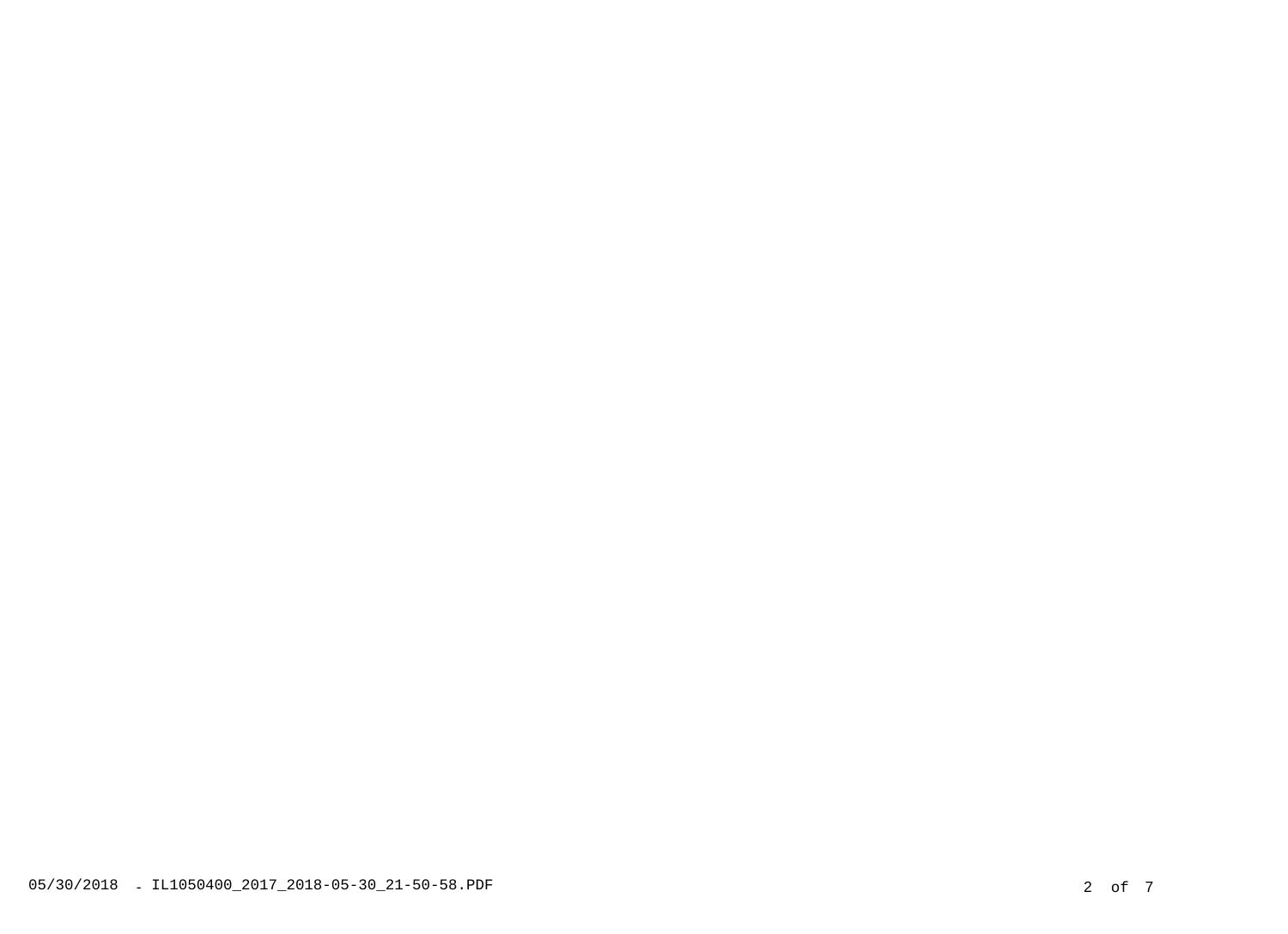### Source Water Information

| Source Water Name | Type of Water | Report Status Location |                            |
|-------------------|---------------|------------------------|----------------------------|
| WELL 3 (47516)    | GM            |                        | NW CORNER OF VILLAGE PARK  |
| WELL 4 (47517)    | GW            |                        | CORNER OF MAIN AND EDWARDS |
| WELL 5 (01995)    | GM            | $\mathsf{A}$           | NW Corner of Village Park  |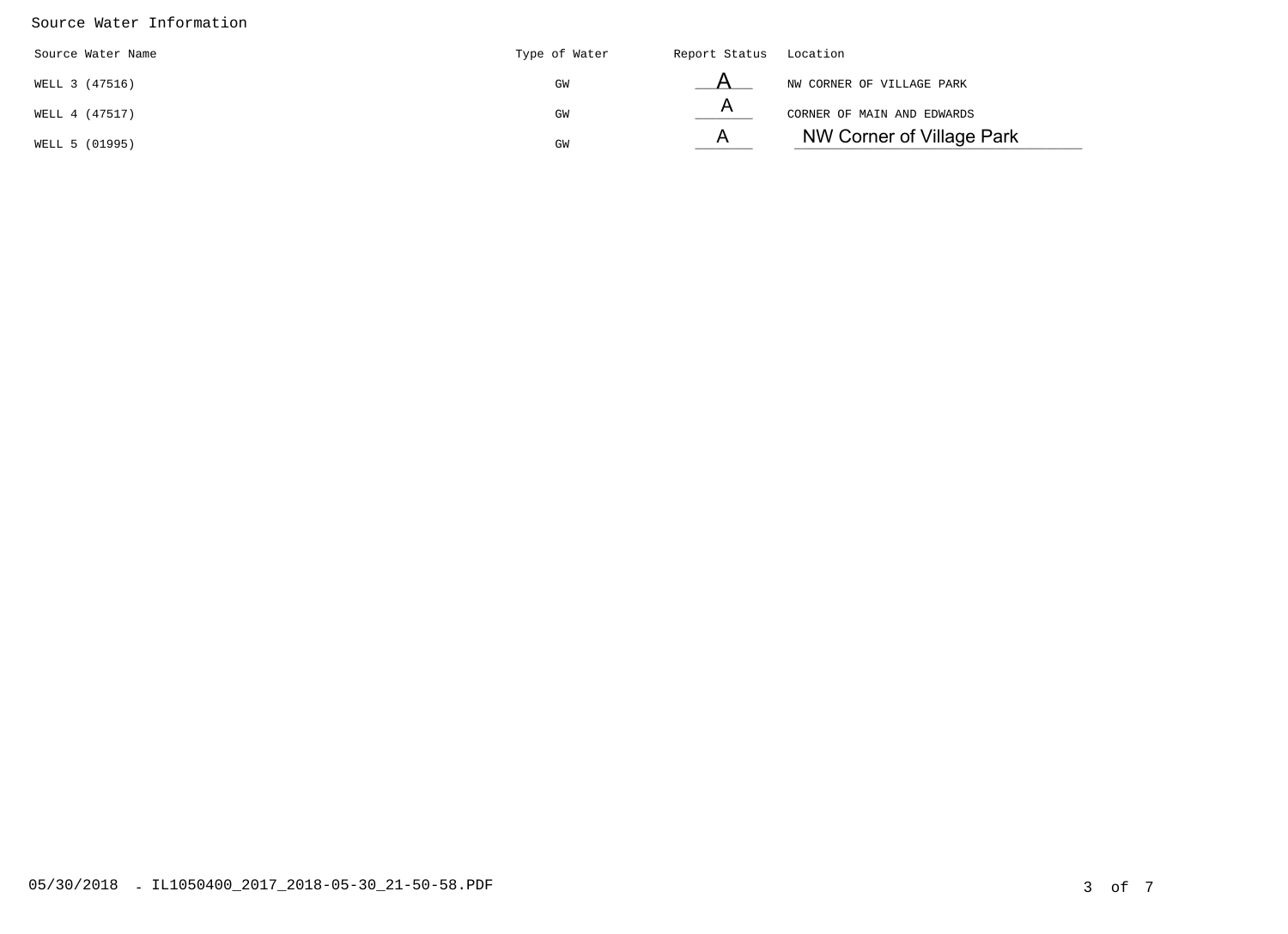### Source Water Assessment

We want our valued customers to be informed about their water quality. If you would like to learn more, please feel welcome to attend any of our regularly scheduled meetings. The source water assessment for our supply has been completed by the Illinois EPA. If you would like a copy of this information, please stopby City Hall or call our water operator at \_<mark>815-796-4492</mark> \_. To view a summary version of the completed Source Water Assessments, including: Importance of Source Water; Susceptibility to Contamination Determination; and documentation/recommendation of Source Water Protection Efforts, you may access the Illinois EPAwebsite at http://www.epa.state.il.us/cgi-bin/wp/swap-fact-sheets.pl.

Source of Water: FLANAGANTo determine Flanagan's susceptibility to groundwater contamination, a Well Site Survey, published in 1991 by the Illinois EPA, andSource Water Protection Plan were reviewed. Based on the information contained in these documents, six potential sources of groundwater contamination are present that could pose a hazard to groundwater pumped by the Flanagan community water supply wells. These include two below ground fuel storages, two above ground fuel storages, an above ground liquid petroleum/L.P., and a fertilizer warehouse. Based on information provided by Flanagan's water supply officials,the following facilities, also indicated as potential sources in the site data table, had their tanks removed: Diane Streilbich, Meils Garage, Flanagan Fertilizer Co., and Lake View Motel septic tank.Based upon this information, the Illinois EPA has determined that Flanagan Wells #2, #3, and #4 are not susceptible to IOC, VOC, or SOC contamination. This determination is based on a number of criteria including: monitoring conducted at the wells; monitoring conducted at the entry point to the distribution system; and the available hydrogeologic data for the wells.In anticipation of the U.S. EPA's proposed GroundWater Rule, the Illinois EPA has determined that Flanagan's community water supply wells are not vulnerable to viral contamination. This determination isbased upon the evaluation of the following criteria during the Vulnerability Waiver Process: the community's wells are properly constructed with sound integrity and proper site conditions; there is a hydrogeologic barrier that restricts pathogen movement; all potential routes and sanitary defects have been mitigated such that the source water is adequately protected; monitoring data did not indicate a history of disease outbreak; and the sanitary survey of the water supply did not indicate a viral contamination threat. However, having stated this, the U.S. EPA is proposing to require States to identify systems in karst, gravel and fractured rock aquifer systems as sensitive. Water systems utilizing these aquifer types would be required to perform routine source watermonitoring. Because the community's wells are constructed in a confined aquifer, which should provide an adequate degree of protection to prevent themovement of pathogens into the wells, well hydraulics were not considered to be a significant factor in the vulnerability determination.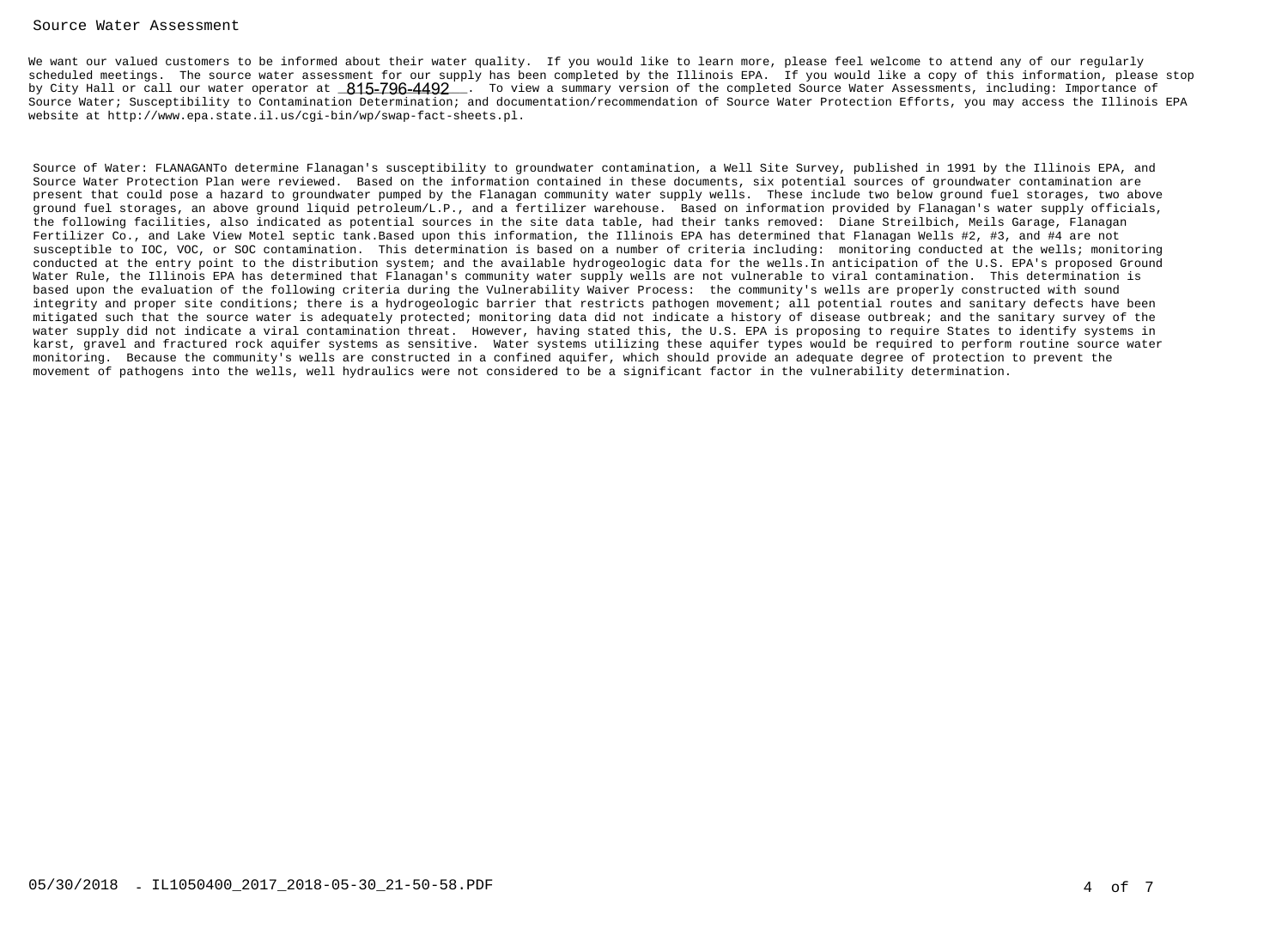#### **2017Regulated Contaminants Detected**

## **Water Quality Test Results**

| Definitions:                                          | The following tables contain scientific terms and measures, some of which may require explanation.                                                                                                                                                                         |
|-------------------------------------------------------|----------------------------------------------------------------------------------------------------------------------------------------------------------------------------------------------------------------------------------------------------------------------------|
| Avq:                                                  | Requiatory compliance with some MCLs are based on running annual average of monthly samples.                                                                                                                                                                               |
| Level 1 Assessment:                                   | A Level 1 assessment is a study of the water system to identify potential problems and determine (if possible) why<br>total coliform bacteria have been found in our water system.                                                                                         |
| Level 2 Assessment:                                   | A Level 2 assessment is a very detailed study of the water system to identify potential problems and determine (if<br>possible) why an E. coli MCL violation has occurred and/or why total coliform bacteria have been found in our water<br>system on multiple occasions. |
| Maximum Contaminant Level or MCL:                     | The highest level of a contaminant that is allowed in drinking water. MCLs are set as close to the MCLGs as feasible<br>using the best available treatment technology.                                                                                                     |
| Maximum Contaminant Level Goal or MCLG:               | The level of a contaminant in drinking water below which there is no known or expected risk to health. MCLGs allow<br>for a margin of safety.                                                                                                                              |
| Maximum residual disinfectant level or<br>MRDL:       | The highest level of a disinfectant allowed in drinking water. There is convincing evidence that addition of a<br>disinfectant is necessary for control of microbial contaminants.                                                                                         |
| Maximum residual disinfectant level<br>goal or MRDLG: | The level of a drinking water disinfectant below which there is no known or expected risk to health. MRDLGs do not<br>reflect the benefits of the use of disinfectants to control microbial contaminants.                                                                  |
| na:                                                   | not applicable.                                                                                                                                                                                                                                                            |
| $m$ rem:                                              | millirems per year (a measure of radiation absorbed by the body)                                                                                                                                                                                                           |
| ppb:                                                  | micrograms per liter or parts per billion - or one ounce in 7,350,000 gallons of water.                                                                                                                                                                                    |
| ppm:                                                  | milligrams per liter or parts per million - or one ounce in 7,350 gallons of water.                                                                                                                                                                                        |
| Treatment Technique or TT:                            | A required process intended to reduce the level of a contaminant in drinking water.                                                                                                                                                                                        |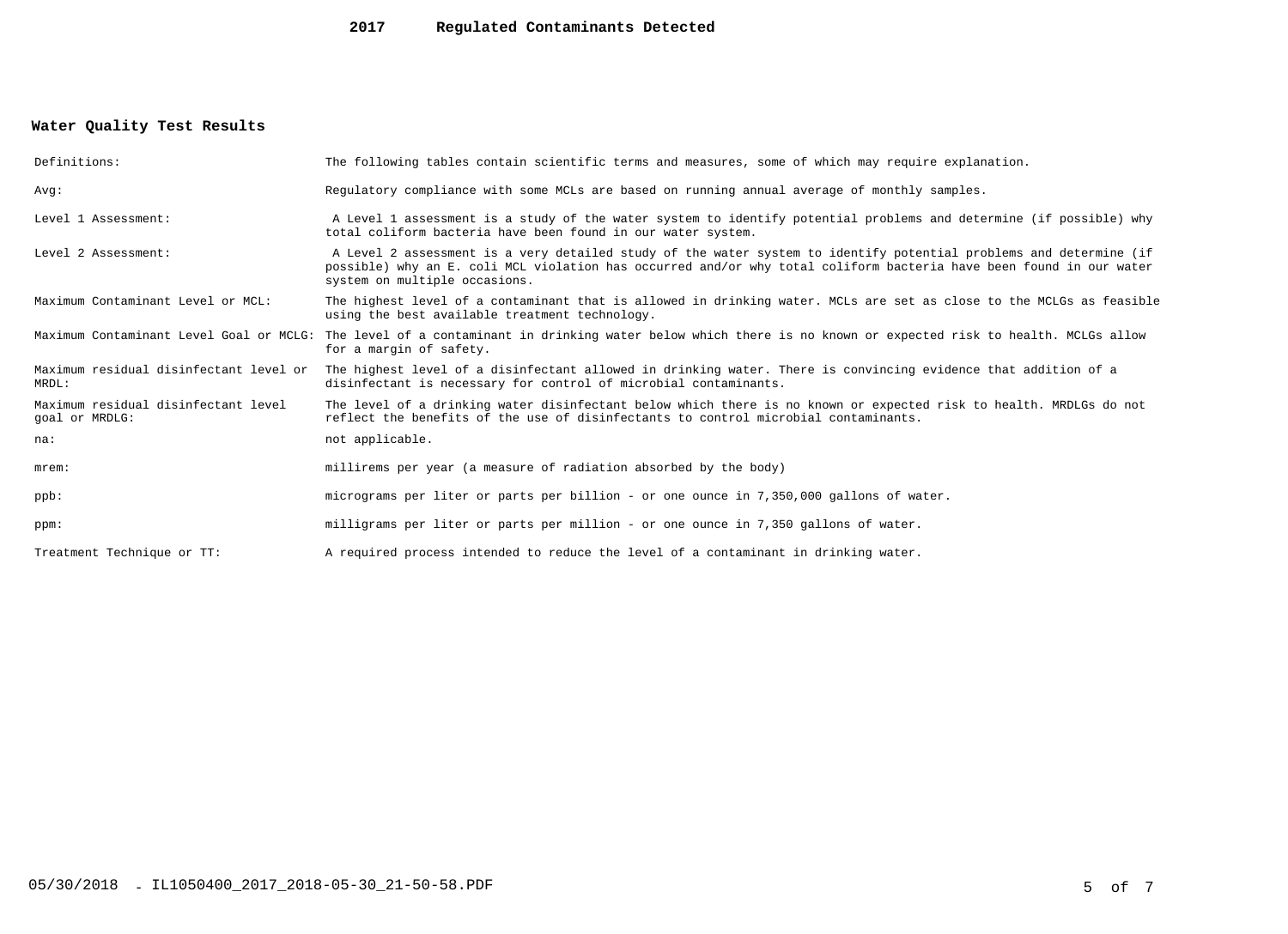### **Regulated Contaminants**

| Disinfectants and<br>Disinfection By-<br>Products                                                                                                                                                                                                                                                                                                                                                                                                                                                                         | Collection<br>Date | Detected       | Highest Level Range of Levels<br>Detected | MCLG                     | MCL            | Units |             | Violation Likely Source of Contamination                                                                                         |
|---------------------------------------------------------------------------------------------------------------------------------------------------------------------------------------------------------------------------------------------------------------------------------------------------------------------------------------------------------------------------------------------------------------------------------------------------------------------------------------------------------------------------|--------------------|----------------|-------------------------------------------|--------------------------|----------------|-------|-------------|----------------------------------------------------------------------------------------------------------------------------------|
| Chlorine                                                                                                                                                                                                                                                                                                                                                                                                                                                                                                                  | 12/31/2017         | 1.7            | $0.92 - 2.2$                              | $MRDLG = 4$              | $MRDL = 4$     | ppm   | $\rm N$     | Water additive used to control microbes.                                                                                         |
| Haloacetic Acids<br>(HAA5)                                                                                                                                                                                                                                                                                                                                                                                                                                                                                                | 2017               | $\overline{4}$ | $4.29 - 4.29$                             | No goal for<br>the total | 60             | ppb   | $\mathbf N$ | By-product of drinking water disinfection.                                                                                       |
| Inorganic<br>Contaminants                                                                                                                                                                                                                                                                                                                                                                                                                                                                                                 | Collection<br>Date | Detected       | Highest Level Range of Levels<br>Detected | MCLG                     | MCL            | Units | Violation   | Likely Source of Contamination                                                                                                   |
| Arsenic - While your<br>drinking water meets<br>EPA standards for<br>arsenic, it does<br>contain low levels of<br>arsenic. EPAs<br>standard balances the<br>current understanding<br>of arsenics possible<br>health effects<br>against the costs of<br>removing arsenic from<br>drinking water. EPA<br>continues to research<br>the health effects of<br>low levels of<br>arsenic, which is a<br>mineral known to<br>cause cancer in<br>humans at high<br>concentrations and is<br>linked to other<br>health effects such | 12/15/2015         | 5.15           | $0.591 - 5.15$                            | $\Omega$                 | 10             | ppb   | $_{\rm N}$  | Erosion of natural deposits; Runoff from<br>orchards; Runoff from glass and electronics<br>production wastes.                    |
| as skin damage and<br>circulatory problems.                                                                                                                                                                                                                                                                                                                                                                                                                                                                               |                    |                |                                           |                          |                |       |             |                                                                                                                                  |
| Barium                                                                                                                                                                                                                                                                                                                                                                                                                                                                                                                    | 12/15/2015         | 0.502          | $0.355 - 0.502$                           | $\overline{a}$           | $\overline{2}$ | ppm   | $\mathbf N$ | Discharge of drilling wastes; Discharge from<br>metal refineries; Erosion of natural deposits.                                   |
| Fluoride                                                                                                                                                                                                                                                                                                                                                                                                                                                                                                                  | 12/15/2015         | 1.26           | $0.52 - 1.26$                             | $\overline{4}$           | 4.0            | ppm   | $\mathbf N$ | Erosion of natural deposits; Water additive<br>which promotes strong teeth; Discharge from<br>fertilizer and aluminum factories. |
| Iron                                                                                                                                                                                                                                                                                                                                                                                                                                                                                                                      | 2017               | 0.942          | $0.942 - 0.942$                           |                          | 1.0            | ppm   | N           | This contaminant is not currently regulated by<br>the USEPA. However, the state regulates.<br>Erosion of natural deposits.       |
| Manganese                                                                                                                                                                                                                                                                                                                                                                                                                                                                                                                 | 12/15/2015         | 17.6           | $0 - 17.6$                                | 150                      | 150            | ppb   | $\mathbf N$ | This contaminant is not currently regulated by<br>the USEPA. However, the state regulates.<br>Erosion of natural deposits.       |